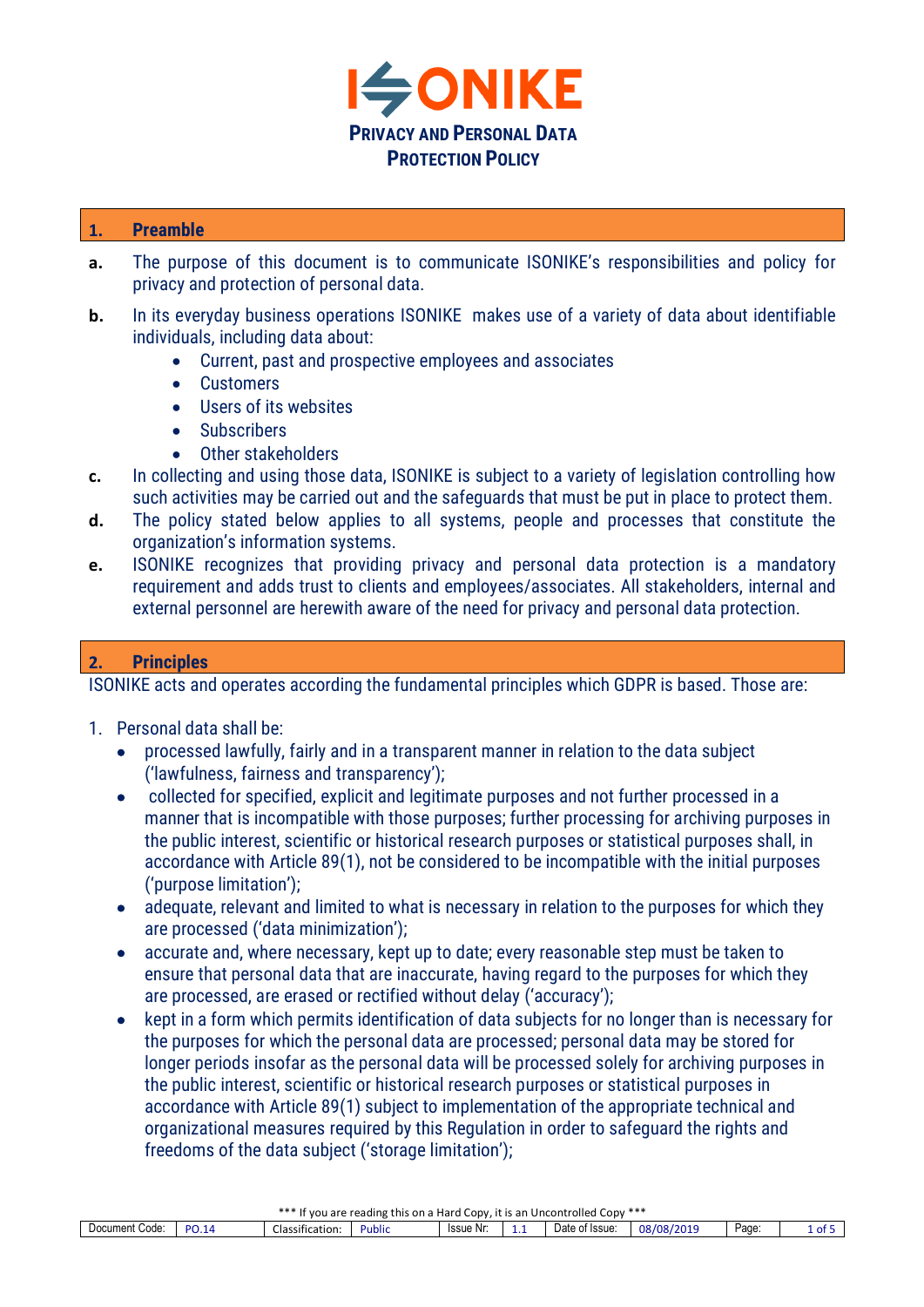

- processed in a manner that ensures appropriate security of the personal data, including protection against unauthorized or unlawful processing and against accidental loss, destruction or damage, using appropriate technical or organizational measures ('integrity and confidentiality').
- 2. The controller shall be responsible for, and be able to demonstrate compliance with all of the above ('accountability').

ISONIKE ensures that it complies with all of these principles both in the processing it currently carries out and as part of the introduction of new methods of processing such as new IT systems.

#### **3. Rights of the Individuals**

The data subjects, as stated in GDPR, also have rights. These are:

- 1. The right to be informed
- 2. The right of access
- 3. The right to rectification
- 4. The right to erasure
- 5. The right to restrict processing
- 6. The right to data portability
- 7. The right to object
- 8. Rights in relation to automated decision making and profiling.

#### The rights of the data subjects are supported by:

| <b>Data Subject Right/ Request</b> | <b>Action</b>                                                 |
|------------------------------------|---------------------------------------------------------------|
| The right to be informed           | Inform data subject when data is collected (if supplied by    |
|                                    | the data subject) or within one month (if not supplied by the |
|                                    | data subject)                                                 |
| The right of access                | Providing access to his data within one month from the        |
|                                    | request.                                                      |
| The right to rectification         | Rectify his data within one month from the request            |
| The right to erasure               | Erase his data without undue delay                            |
| The right to restrict processing   | Process his data with the requested restriction without       |
|                                    | undue delay                                                   |
| The right to data portability      | Portable his data where requested within one month from       |
|                                    | the request.                                                  |
| The right to object                | Allowing the data subject to object.                          |

#### **4. Policy**

**a.** ISONIKE commits to process any personal data received lawfully, in accordance with GDPR and according the specific case of processing of personal data. The cases are described below:

#### • **Consent**

ISONIKE Unless it is necessary for a reason allowable in the GDPR, always obtain explicit consent from a data subject to collect and process their data. In case of children below the age of 16 parental consent will be obtained. Transparent information about our usage of their

|                |       |                 | *** If you are reading this on a Hard Copy, it is an Uncontrolled Copy *** |           |                |            |       |      |
|----------------|-------|-----------------|----------------------------------------------------------------------------|-----------|----------------|------------|-------|------|
| Document Code: | PO.14 | Classification: | Public                                                                     | Issue Nr: | Date of Issue: | 08/08/2019 | Page: | - 91 |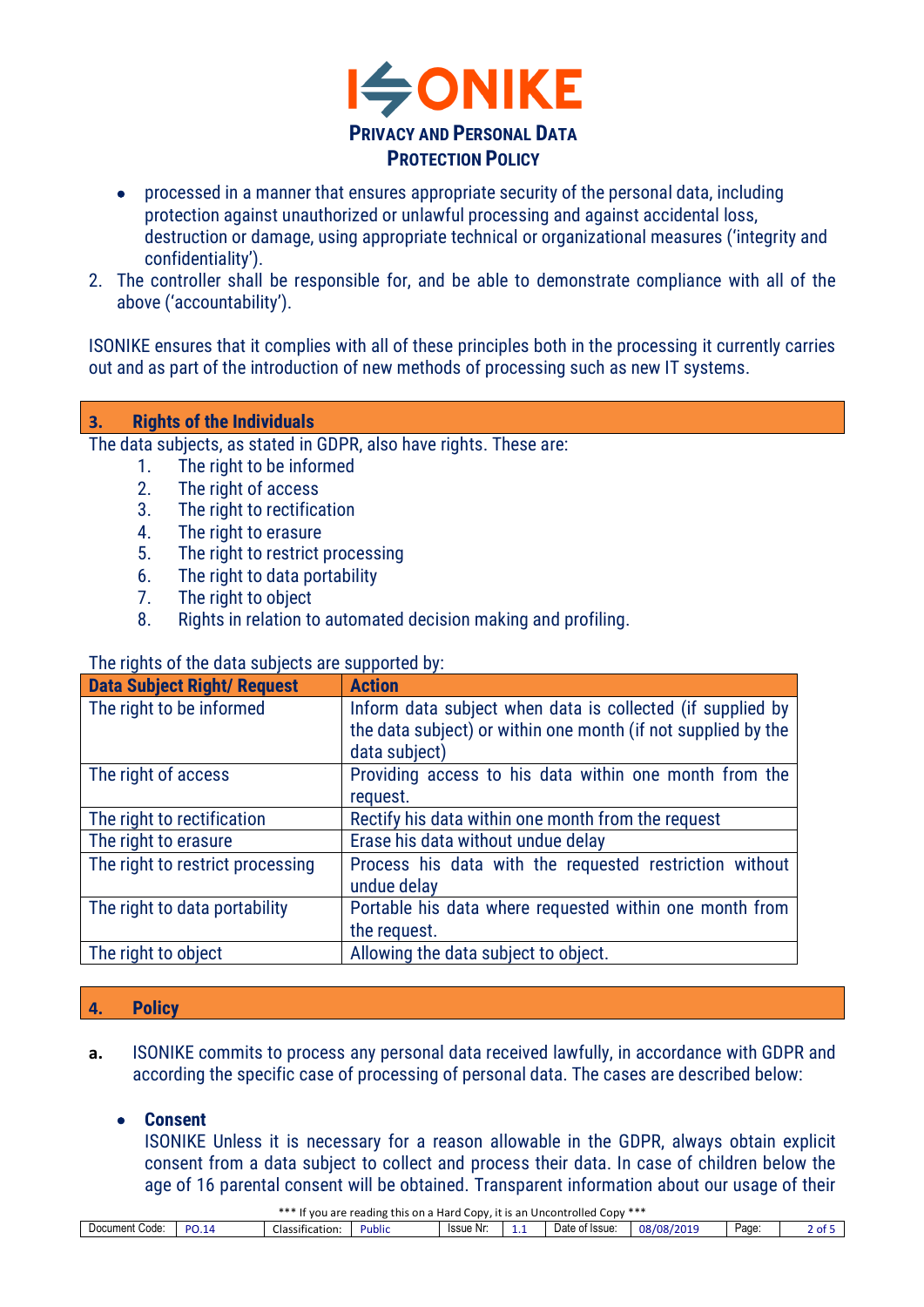

personal data will be provided to data subjects at the time that consent is obtained and their rights with regard to their data explained, such as the right to withdraw consent. This information will be provided in an accessible form, written in clear language and free of charge.

If the personal data are not obtained directly from the data subject then this information will be provided to the data subject within a reasonable period after the data are obtained and definitely within one month.

## • **Performance of a Contract**

Where the personal data collected and processed are required to fulfil a contract with the data subject, explicit consent is not required. This will often be the case where the contract cannot be completed without the personal data in question e.g. a delivery cannot be made without an address to deliver to.

## • **Legal Obligation**

If the personal data is required to be collected and processed in order to comply with the law, then explicit consent is not required. This may be the case for some data related to employment and taxation for example, and for many areas addressed by the public sector.

## • **Vital Interests of the Data Subject**

In a case where the personal data are required to protect the vital interests of the data subject or of another natural person, then this may be used as the lawful basis of the processing. ISONIKE will retain reasonable, documented evidence that this is the case, whenever this reason is used as the lawful basis of the processing of personal data. As an example, this may be used in aspects of social care, particularly in the public sector.

# • **Task Carried Out in the Public Interest**

Where ISONIKE needs to perform a task that it believes is in the public interest or as part of an official duty then the data subject's consent will not be requested. The assessment of the public interest or official duty will be documented and made available as evidence where required.

# • **Legitimate Interests**

If the processing of specific personal data is in the legitimate interests of ISONIKE and is judged not to affect the rights and freedoms of the data subject in a significant way, then this may be defined as the lawful reason for the processing. Again, the reasoning behind this view will be documented.

- **b.** ISONIKE will ensure that the definition and planning of all new or significantly changed systems that collect or process personal data will be subject to due consideration of privacy issues, including the completion of one or more data protection impact assessments. The data protection impact assessment will include:
	- Consideration of how personal data will be processed and for what purposes.
	- Assessment of whether the proposed processing of personal data is both necessary and proportionate to the purpose(s).
	- Assessment of the risks to individuals in processing the personal data.
	- What controls are necessary to address the identified risks and demonstrate compliance with **legislation**

Use of techniques such as data minimization and pseudonymization will be considered where applicable and appropriate.

\*\*\* If you are reading this on a Hard Copy, it is an Uncontrolled Copy \*\*\*

| . .<br>----<br>----                |               |                             |              |           |  |                        |                          |       |           |
|------------------------------------|---------------|-----------------------------|--------------|-----------|--|------------------------|--------------------------|-------|-----------|
| .<br>Code <sup>-</sup><br>Document | DC<br>14<br>ັ | -<br>lassification.<br>uld: | <b>ublic</b> | Issue Nr: |  | Date<br>া Issue.<br>IJ | פח/ פה<br>12011<br>22.01 | Page: | ∼<br>. v. |
|                                    |               |                             |              |           |  |                        |                          |       |           |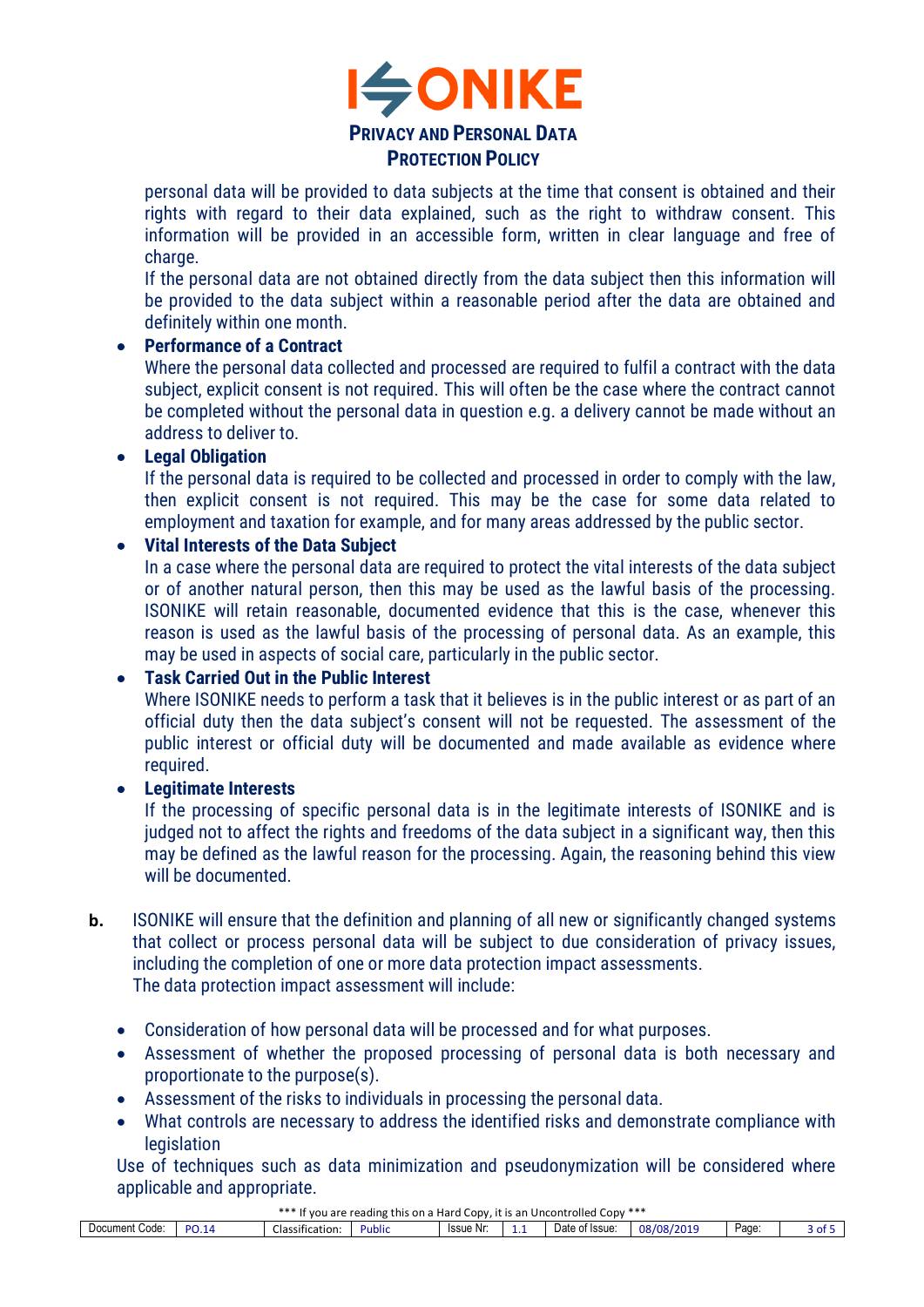

- **c.** ISONIKE will ensure that all relationships it enters into that involve the processing of personal data are subject to a documented contract that includes the specific information and terms required by the GDPR.
- **d.** In case of transfers of personal data outside the European Union, data will be carefully reviewed prior to the transfer taking place to ensure that they fall within the limits imposed by the GDPR. This depends partly on the European Commission's judgement as to the adequacy of the safeguards for personal data applicable in the receiving country and this may change over time. Intra-group international data transfers will be subject to legally binding agreements referred to as Binding Corporate Rules (BCR) which provide enforceable rights for data subjects.
- **e.** A defined role of Data Protection Officer (DPO) is required under the GDPR if an organization is a public authority, if it performs large scale monitoring or if it processes particularly sensitive types of data on a large scale. The DPO is required to have an appropriate level of knowledge and can either be an in-house resource or outsourced to an appropriate service provider. Based on these criteria, ISONIKE does not require a Data Protection Officer to be appointed.
- **f.** ISONIKE is fair and proportionate when considering the actions to be taken to inform affected parties in case of breaches of personal data. In line with the GDPR, where a breach is known to have occurred which is likely to result in a risk to the rights and freedoms of individuals, the relevant supervisory authority will be informed within 72 hours. This will be managed in accordance with our *Information Security Incident Response Procedure* which sets out the overall process of handling information security incidents.
- **g.** The following actions are undertaken to ensure that ISONIKE complies at all times with the accountability principle of the GDPR:
	- The legal basis for processing personal data is clear and unambiguous
	- All staff involved in handling personal data understand their responsibilities for following good data protection practice
	- Training in data protection has been provided to all staff
	- Rules regarding consent are followed
	- Routes are available to data subjects wishing to exercise their rights regarding personal data and such enquiries are handled effectively
	- Regular reviews of procedures involving personal data are carried out
	- Privacy by design is adopted for all new or changed systems and processes
	- The following documentation of processing activities is recorded:
		- $\circ$  Organization name and relevant details
		- $\circ$  Purposes of the personal data processing
		- o Categories of individuals and personal data processed
		- $\circ$  Categories of personal data recipients
		- o Agreements and mechanisms for transfers of personal data to non-EU countries including details of controls in place
		- o Personal data retention schedules
		- o Relevant technical and organizational controls in place

| *** If you are reading this on a Hard Copy.<br>Uncontrolled Copy ***<br>v. it is an-                            |            |            |      |  |  |  |  |  |  |
|-----------------------------------------------------------------------------------------------------------------|------------|------------|------|--|--|--|--|--|--|
| Date of Issue:<br>$\sim$<br>.<br><b>DO</b><br>Issue Nr.<br>Document<br>Code<br>Public<br><b>Classification:</b> | 08/08/2019 | -<br>Page: | of 5 |  |  |  |  |  |  |